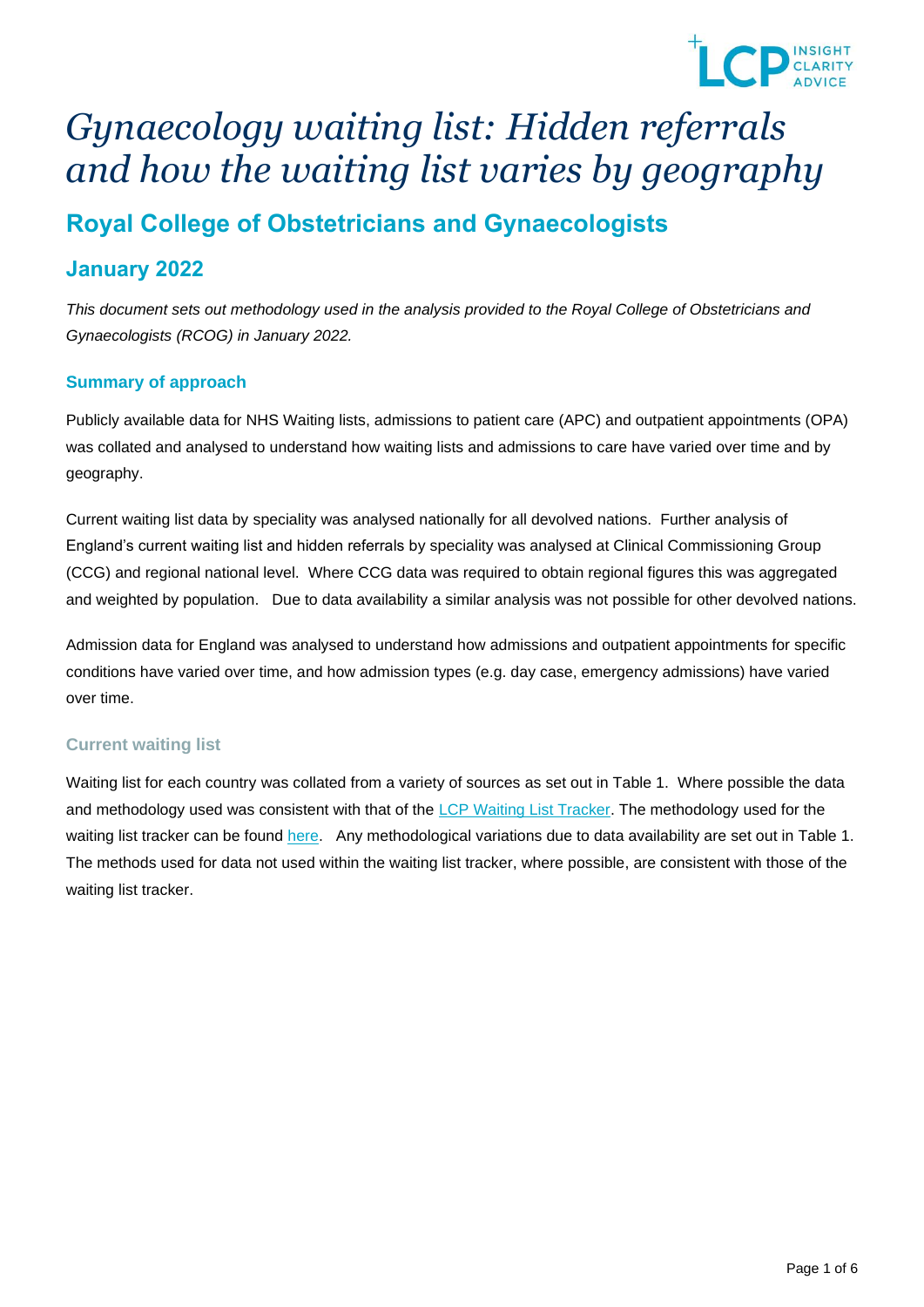

#### **Table 1: List NHS waiting list data used in this analysis**

| Data geography   | <b>Source</b>                                   | Comment                                                                                                                                                                                                                                                           |
|------------------|-------------------------------------------------|-------------------------------------------------------------------------------------------------------------------------------------------------------------------------------------------------------------------------------------------------------------------|
| England          | <b>NHS England</b>                              | Data relating to Gynaecology waiting lists<br>analysed at a national and CCG level                                                                                                                                                                                |
| Scotland         | <b>Public Health Scotland</b>                   | Ongoing waits for Gynaecology waiting<br>lists analysed at national level, where<br>available further analysis was carried out<br>analysing by type of referral (inpatient or<br>outpatient)                                                                      |
| Wales            | <b>Stats Wales</b>                              | Ongoing waits for Gynaecology waiting<br>lists analysed at a national level                                                                                                                                                                                       |
| Northern Ireland | Northern Ireland Department of<br><b>Health</b> | Ongoing waits for Gynaecology waiting<br>lists analysed at national level, where<br>available further analysis was carried out<br>analysing by type of referral (inpatient or<br>outpatient, where inpatient relates to both<br>inpatient and day case referrals) |

### **Hidden referrals**

In this analysis, hidden need has been estimated by comparing the difference between monthly referrals to treatment (RTTs) in the year prior to the pandemic (three-month rolling average from February 2019 to February 2020) to the monthly RTTs during the pandemic (March 2020 – present). The difference is used to estimate the number of referrals who have not come forward for treatment, the hidden need. Hidden need was assumed to be zero prior to the pandemic, hence our estimate is excess hidden need since the pandemic began. It should be noted that, within the hidden need, a small proportion of these people may never enter the NHS system due to, for example, death, or seeking alternative private healthcare. For this analysis, the proportion that do not ever enter the NHS for their given health needs is assumed to be negligible.

### **Admission data by diagnosis and admission type**

[Hospital Admitted Patient Care](https://digital.nhs.uk/data-and-information/publications/statistical/hospital-admitted-patient-care-activity) (APC) Activity and [Hospital Outpatient activity](https://digital.nhs.uk/data-and-information/publications/statistical/hospital-outpatient-activity) data published by NHS England on an annual basis was used to analyse how hospital activity by diagnosis code has varied over time. The ICD-10 codes of interest were provided by RCOG (Rosie Walworth) (see Appendix). A time series analysis was carried out on the codes of interest to identify how admission patterns had changed over the past 3 years prior to, during and since the pandemic. An additional time series analysis was carried out on the types of admission (Day cases, emergency admissions and planned overnight admissions 'ordinary admissions').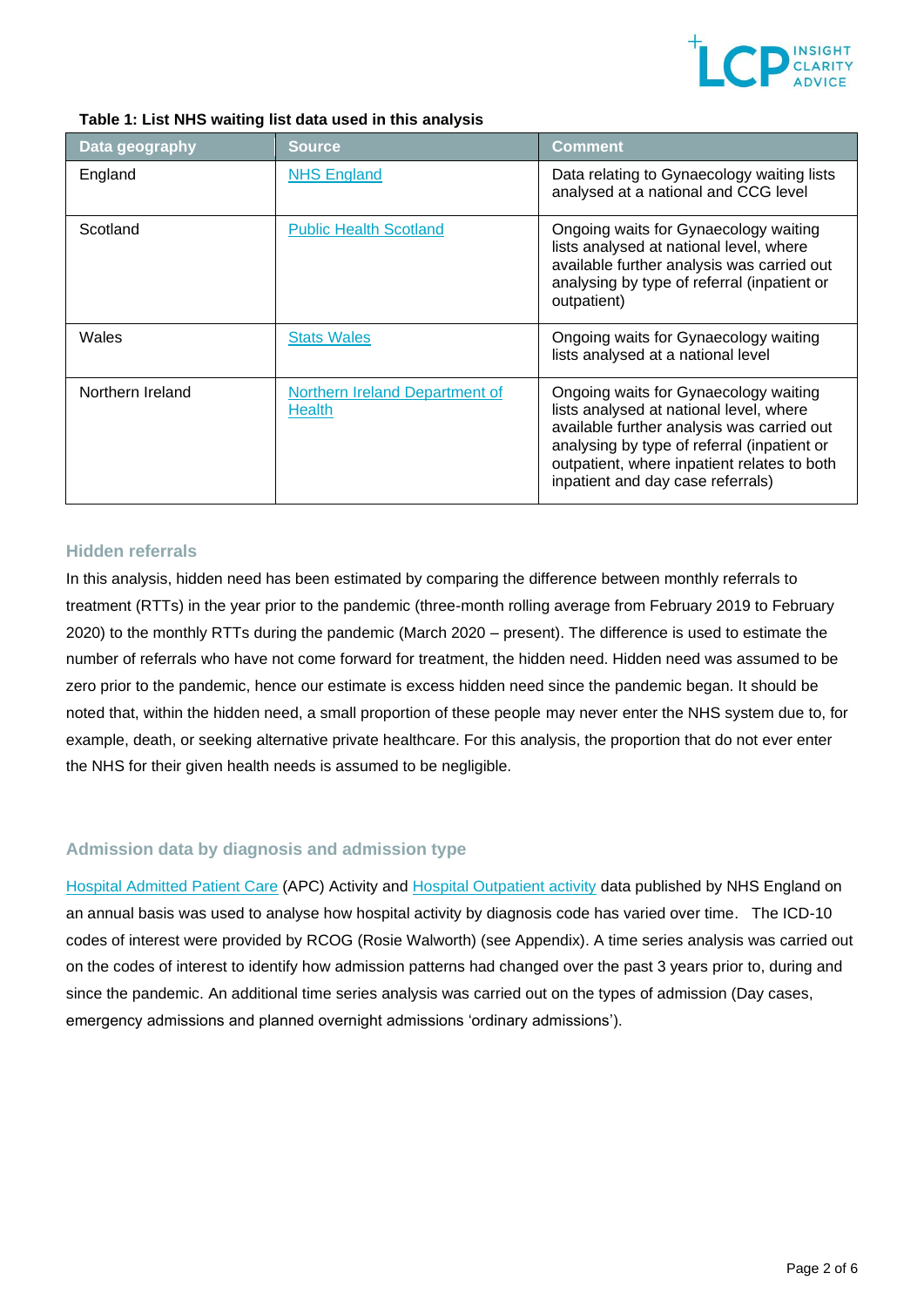

*Jonathan Pearson-Stuttard Partner* [jonathan.pearson-stuttard@lcp.uk.com](mailto:jonathan.pearson-stuttard@lcp.uk.com)

*Rebecca Sloan Consultant* rebecca.sloan@lcp.uk.com

#### **The use of our work**

This work has been produced by Lane Clark & Peacock LLP under the terms of our written agreement with the Royal College of Obstetricians and Gynaecologists ("Our Client").

This work is only appropriate for the purposes described and should not be used for anything else. It is subject to any stated limitations (eg regarding accuracy or completeness). Unless otherwise stated, it is confidential and is for your sole use. You may not provide this work, in whole or in part, to anyone else without first obtaining our permission in writing. We accept no liability to anyone who is not Our Client.

If the purpose of this work is to assist you in supplying information to someone else and you acknowledge our assistance in your communication to that person, please make it clear that we accept no liability towards them.

#### **About Lane Clark & Peacock LLP**

We are a limited liability partnership registered in England and Wales with registered number OC301436. LCP is a registered trademark in the UK (Regd. TM No 2315442) and in the EU (Regd. TM No 002935583). All partners are members of Lane Clark & Peacock LLP. A list of members' names is available for inspection at 95 Wigmore Street, London, W1U 1DQ, the firm's principal place of business and registered office.

Lane Clark & Peacock LLP is authorised and regulated by the Financial Conduct Authority and is licensed by the Institute and Faculty of Actuaries for a range of investment business activities. Locations in London, Winchester, Ireland, and - operating under licence - the Netherlands.

#### © Lane Clark & Peacock LLP 2021

[https://www.lcp.uk.com/emails-important-information](https://www.lcp.uk.com/emails-important-information/) contains important information about this communication from LCP, including limitations as to its use.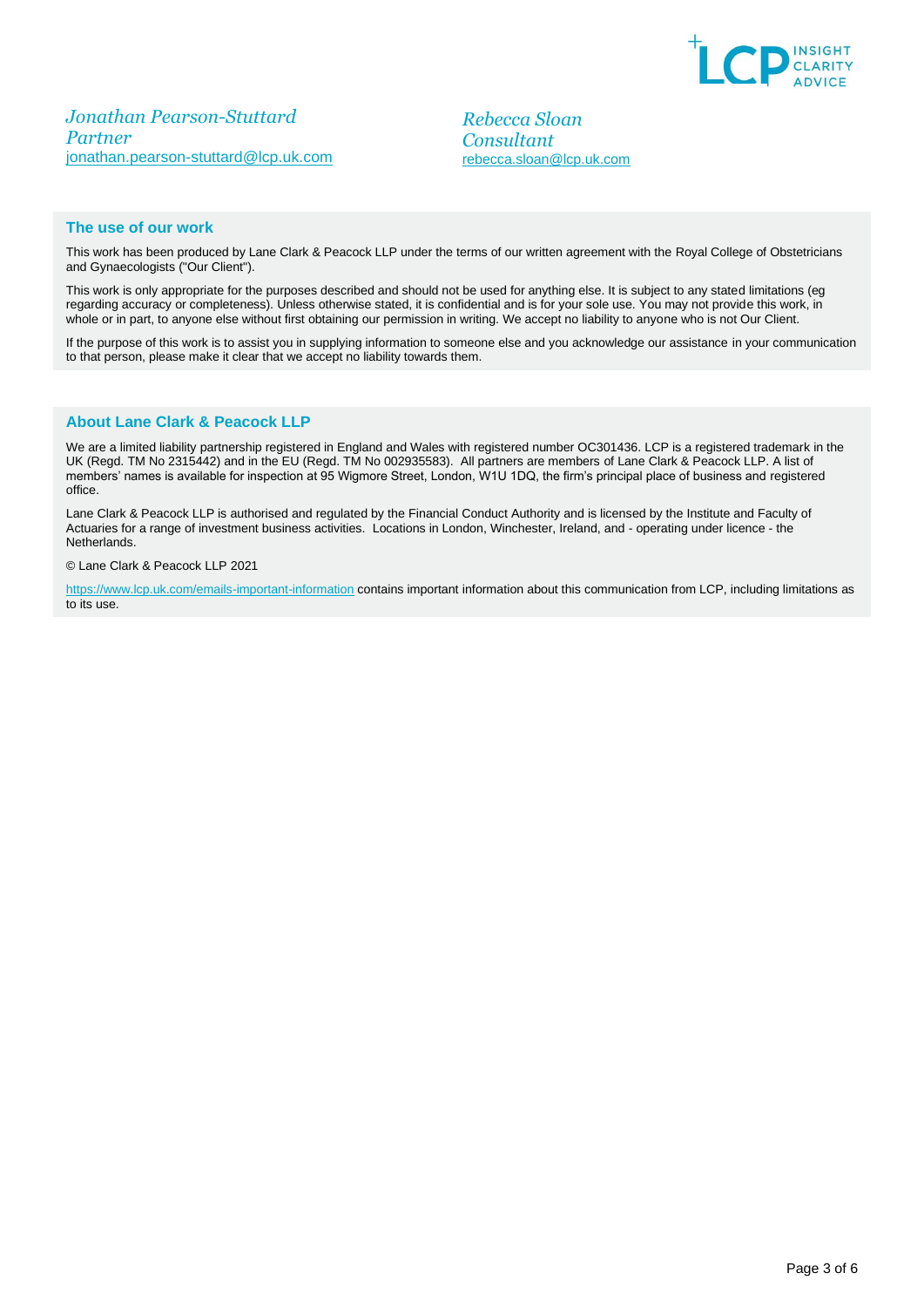

# *Appendix 1 – ICD-10 codes and groupings*

| Code  | <b>Code description</b>                                  | <b>Description</b>                | Grouping         |
|-------|----------------------------------------------------------|-----------------------------------|------------------|
| N84.1 | Polyp of cervix uteri                                    | Cervical polyps                   | Genital polyps   |
| N84.0 | Polyp of corpus uteri                                    | Uterine polyp / endometrial polyp | Genital polyps   |
| n39.3 | Stress incontinence                                      | Incontinence (urogynaecology)     | Incontinence     |
| n39.4 | Other specified urinary incontinence                     | Incontinence (urogynaecology)     | ncontinence      |
| n95.0 | Postmenopausal bleeding                                  | Post-menopausal bleeding          | Menopause        |
| N95.1 | Menopausal and female climacteric states                 | Menopause symptoms                | Menopause        |
| E28.3 | Primary ovarian failure                                  | Premature menopause               | Menopause        |
| N92.5 | Other specified irregular menstruation                   | Irregular periods                 | Menstrual health |
| N92.3 | Ovulation bleeding                                       | Ovulation bleeding                | Menstrual health |
| N92.0 | Excessive and frequent menstruation with regular cycle   | Heavy periods (regular)           | Menstrual health |
| N92.1 | Excessive and frequent menstruation with irregular cycle | Heavy periods (irregular)         | Menstrual health |
| N90.8 | Other specified abnormal uterine and vaginal bleeding    | Other forms of irregular bleeding | Menstrual health |
| n94.6 | Dysmenorrhoea, unspecified                               | Painful periods/menstrual cramps  | Menstrual health |
| N92.6 | Irregular menstruation, unspecified                      | Irregular periods                 | Menstrual health |
| N93.0 | Postcoital and contact bleeding                          | Pain and/or bleeding after sex    | Menstrual health |
| N93.8 | Other specified abnormal uterine and vaginal bleeding    | Other forms of irregular bleeding | Menstrual health |
| N93.9 | Abnormal uterine and vaginal bleeding, unspecified       | Other forms of irregular bleeding | Menstrual health |
| N92.6 | Irregular menstruation                                   | Period health                     | Menstrual health |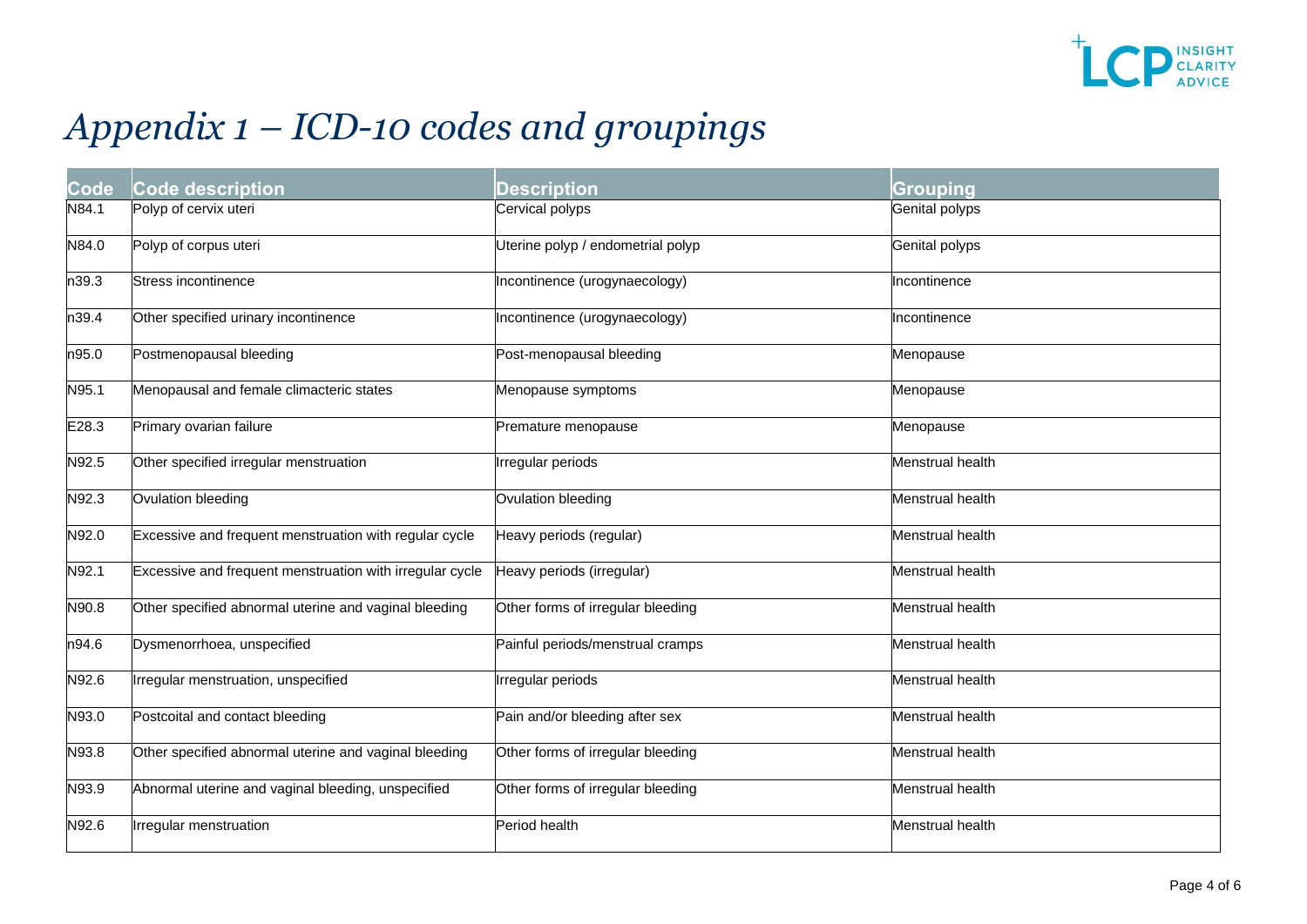

| Code   | <b>Code description</b>                                                                 | Description                                                                                                   | Grouping                             |
|--------|-----------------------------------------------------------------------------------------|---------------------------------------------------------------------------------------------------------------|--------------------------------------|
| N93.8  | Other specified abnormal uterine and vaginal bleeding                                   | Abnormal vaginal bleeding                                                                                     | Menstrual health                     |
| N93.9  | Abnormal uterine and vaginal bleeding, unspecified                                      | Abnormal vaginal bleeding                                                                                     | Menstrual health                     |
| N91.0  | Primary amenorrhoea                                                                     | Absent periods (you have not started your period by age 15)                                                   | Menstrual health                     |
| N91.1  | Secondary amenorrhoea                                                                   | Absent periods (you have had periods before, but you have<br>stopped menstruating for three months or longer) | Menstrual health                     |
| N91.2  | Amenorrhoea, unspecified                                                                | Absent periods                                                                                                | Menstrual health                     |
| E28.2  | Polycystic ovarian syndrome                                                             | Polycystic ovarian syndrome                                                                                   | Menstrual health                     |
| N90.8  | Other specified noninflammatory disorders of vulva and<br>perineum                      | Unspecified vulval/perineum condition                                                                         | Other                                |
| N94.8  | Other specified conditions associated with female genital<br>organs and menstrual cycle | Unspecified gynaecological condition                                                                          | Other                                |
| N83.20 | Other and unspecified ovarian cysts                                                     | Ovarian cyst                                                                                                  | Ovarian cyst                         |
| N80.0  | <b>Endometriosis of uterus</b>                                                          | Endometriosis                                                                                                 | Pelvic pain, including endometriosis |
| N80.9  | Endometriosis, unspecified                                                              | Endometriosis                                                                                                 | Pelvic pain, including endometriosis |
| N94.1  | Dyspareunia                                                                             |                                                                                                               | Pelvic pain, including endometriosis |
| N94.0* | Mittelschmerz                                                                           |                                                                                                               | Pelvic pain, including endometriosis |
| N80.1  | Endometriosis of ovary                                                                  | Endometriosis of ovary                                                                                        | Pelvic pain, including endometriosis |
| N80.2  | Endometriosis of fallopian tube                                                         | Endometriosis of fallopian tube                                                                               | Pelvic pain, including endometriosis |
| N80.3  | Endometriosis of pelvic peritoneum                                                      | Endometriosis of pelvic lining                                                                                | Pelvic pain, including endometriosis |
| N80.4  | Endometriosis of rectovaginal septum and vagina                                         | Endometriosis of between vagina and bowel                                                                     | Pelvic pain, including endometriosis |
| N80.5  | <b>Endometriosis of intestine</b>                                                       | Endometriosis of intestine                                                                                    | Pelvic pain, including endometriosis |